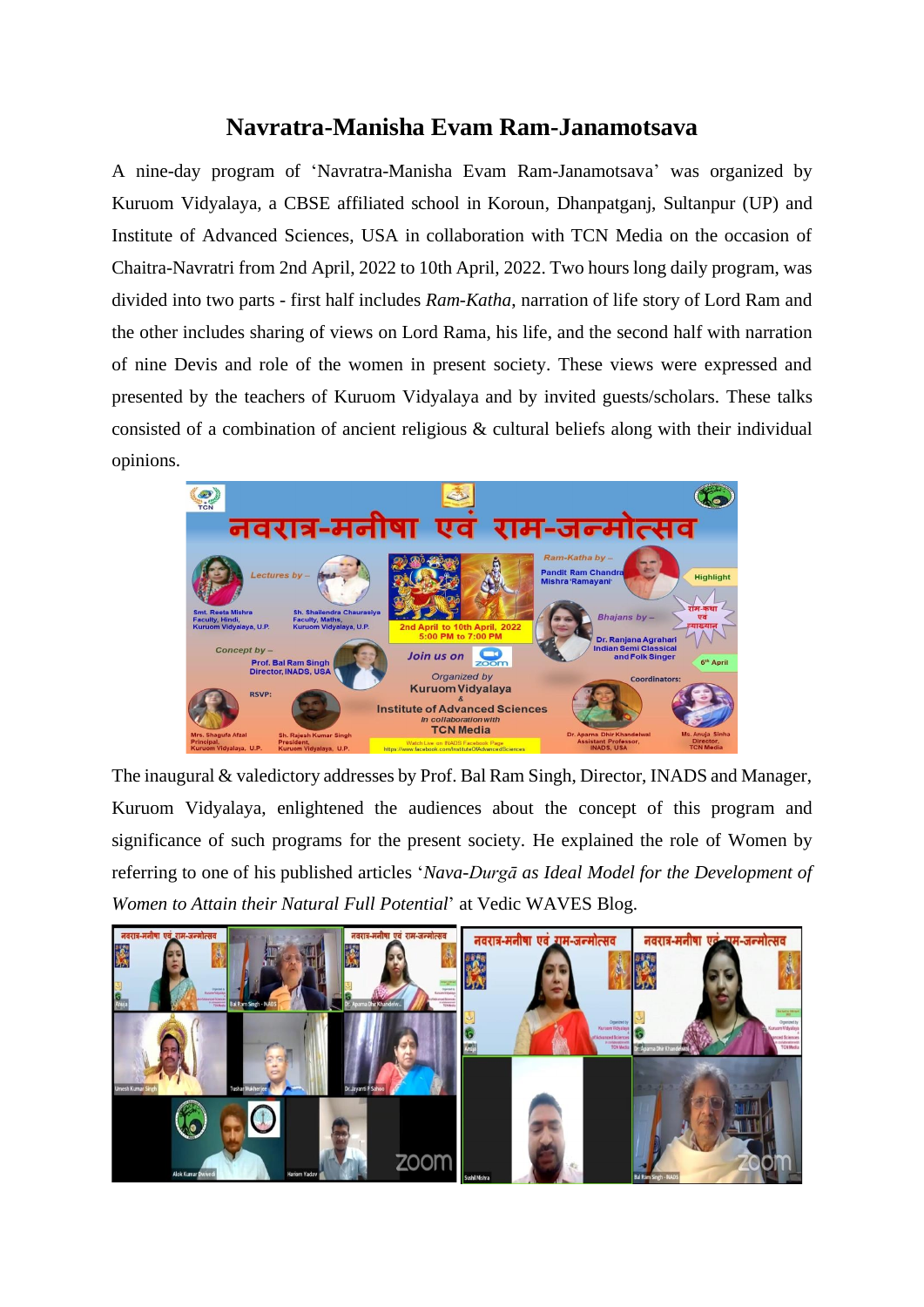This time '*Ayodhya Kanda*' of Ramcharitmanas was recited by Pandit Ramchandra Mishra 'Ramayni Awadh'. He narrated many instances of '*Ayodhya Kanda*' not only as part of the story but also relevant interpretations enriched with philosophical & cultural aspects of this eternal *Katha*. Also, Pandit Mishra cited many examples from Vedic period drawing attention of many scholars to have a fruitful discussion after the recitation of *Katha*.

The teachers of Kuruom Vidyalaya expressed their views on '*Nav-Durga and The Role of Present Women*'. They highlighted that t women in India are considered as a symbol of power as it has been said that the entire universe is originated from woman. From Vedic scriptures to Manusmriti the glory of Women is well documented. Sh. Sushil Kumar Mishra, Ms. Nasreen Bano, Sh. Kesri Prasad Tiwari, Sh. Chandra Bhushan Mishra, Ms. Mala Pandey, to name a few among the teachers who shared their views.



There were many interactive discussions initiated by scholars like Dr. Umesh Kumar Singh, Assistant Professor, INADS, who emphasized on the legal side of the 14 years exile of Lord Ram; Dr. Alka Sharma, Entrepreneur, explained the importance of fasting ritual; Sh. Tushar Mukherjee, Engineer, informed about the cultural differences in performing rituals like Durga-Puja; Dr. Usha Lal, Zoologist, discussed that one should include the practice of these customs in our day to day activities, and many others also expressed their valuable thoughts during the program. On this occasion, Mr. Rajesh Kumar Singh, President Kuruom Vidyalaya, and Mrs. Shagufa Afzal, Principal Kuruom Vidyalaya, were also presented in the program and shared their views.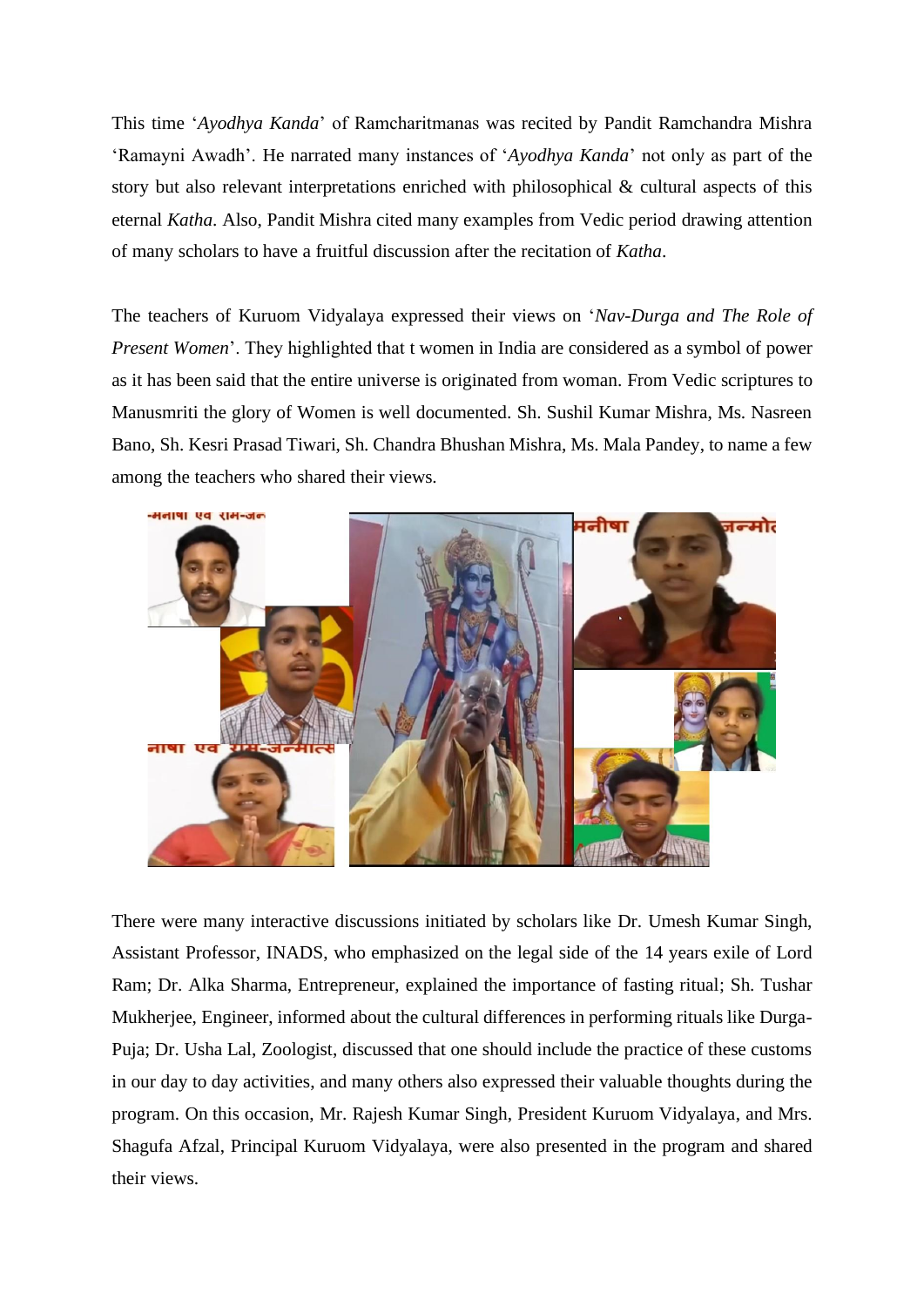There were other attractions of the program, such as bhajans like '*Mahishashur Mardini*' by Vidushi Rashmi Chaudhury, Assistant Director, AIR, Lucknow & Classical Singer; Dr. Ranjana Agrahari, Indian Semi Classical and Folk Singer; Ms. Rajni Singh, MPA, Indian Classical Music, Awadh University and Kathak Performance by Ms. Prisha Jha. All these cultural presentations were melodious lifting up the spiritual essence of the program. Also, a few students of Kuruom Vidyalaya - Mr. Avneesh Mishra, Mr. Rajbal Singh, Miss Anchal Yadav too enthusiastically presented their views in the program.



This whole event for all nine days was found very interesting by many who attended through Zoom or viewed live on INADS Facebook page. Few observations made were as follows – *'बहुत सुन्दर कार्यक्रम आर्ोजित करनेकेजिए सभी आर्ोिक मंडिी को साधवुाद'*, Sh.Tushar Mukherjee,

Mumbai; '*These nine evenings were really a smooth sailing in Ram-katha as Ramayana is a spiritual divine ocean, full of nectar. Kuruom School and TCN media deserve a clapping. INADS must be praised.*', Dr. Dhananjaya Bhanja, Gujarat; '*Dr. Rashmi ji had entered in the great divine 'Active-samaadhi' type mood while making her second presentation on 'jaya bhagavati devi --- '. She reached and carried all careful listeners to the yaatra or pilgrimage of the divine concept of the 'Gandharva\_loka'*., Dr. Dhananjay Ghare, Bangalore; '*Very pleasantly coordinated by Madam Sinha and Dr. Aparna!*', Sh. Charan JS Manektala, Indiana.

The nine-days long event ended with a feeling of joy and satisfaction in all, as such programs though spiritual in nature, yet highlight the philosophical aspects in society. Concluding remarks by Prof. Bal Ram Singh and Vote of Thanks by Mrs. Shagufa Afzal to all who have attended and participated in this event was presented at the end. The event was coordinated by